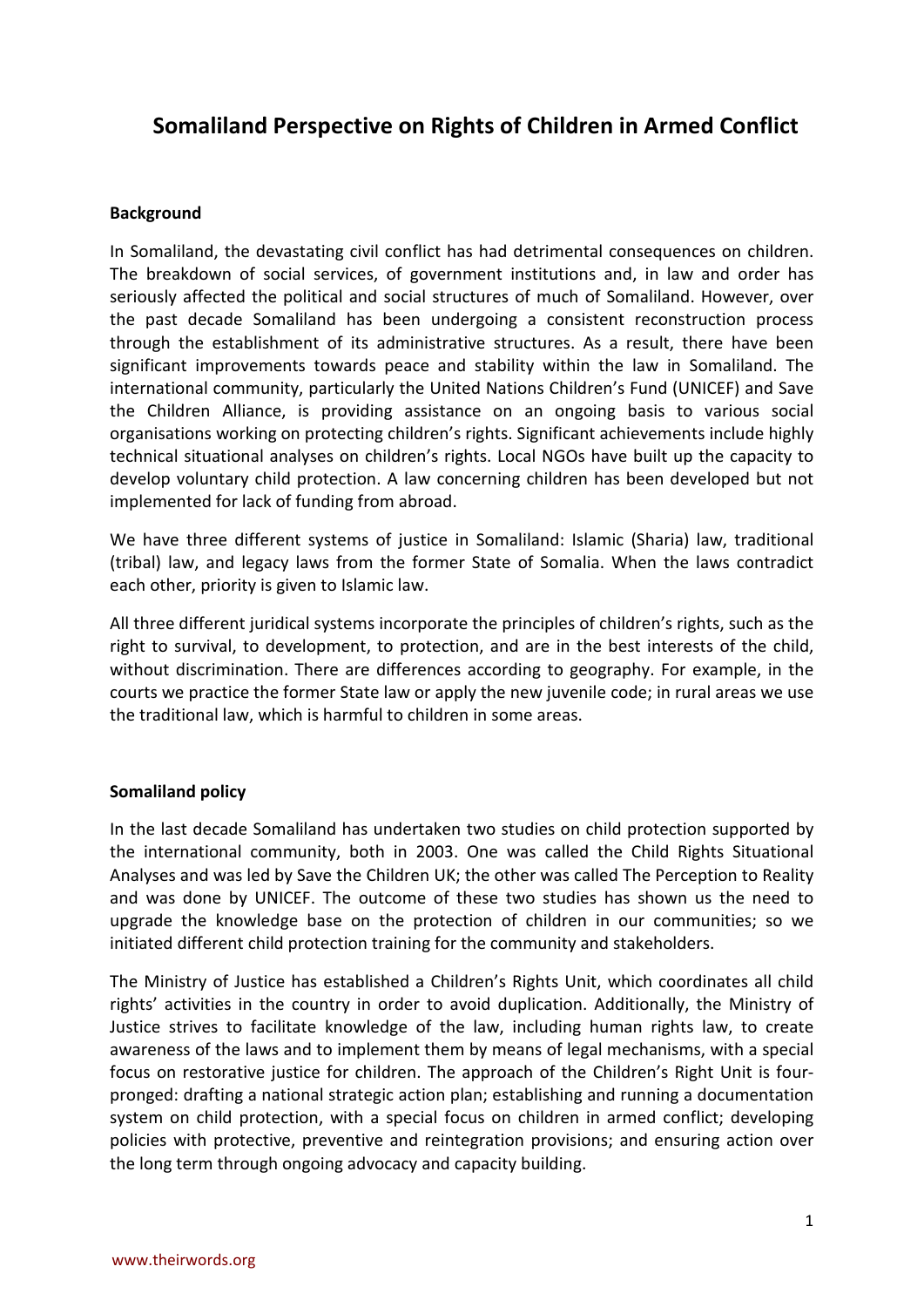At this moment we have distributed a Somali version of (the UN) Convention on the Rights of the Child (CRC) to the government of Somaliland (a non-recognized State) in order to approve and submit it to the elected parliament. We are just preparing to have a Child Rights Act consistent with the CRC.

Now we have only one chapter on the juvenile code, drafted and consistent with the CRC norms, which the president signed in 2008. Since then, we have been seeking funding from foreign organizations to implement the law.

A child between 15 and 18 is juvenile, and the juvenile code gives them special respect. Although children do have the capacity for criminal acts, it gives them special consideration, since poverty for example leads many children to be in child labour problems.

### **Recruitment into the Armed Forces**

Children may join the Armed Forces at 18 and they have the right to vote at 15 years of age. Traditionally, children under 18 are forbidden to participate in armed conflict, heavy armed military tasks are forbidden to children under 18 years.

We still haven't sorted out what is eligible for children under 18 or what isn't, but not to recruit into the Armed Forces is the common concept of our laws. Children are not trained in self-defense.

Activities such as education, recreation and health care are mainly organized by local government, and international organizations are involved to support this through different activities. Children have the same right to protection, development, education, health and basic principles of their rights whether they are a boy or a girl.

## **Challenges**

The challenges met with respect to the protection of children are a lack of proper policy (formulation of policies and laws) and case documentation support, as well as the establishment of district committees in charge of child protection.

One of the core tasks to be undertaken by local partners is the review of the three systems of justice in Somaliland. Therefore the only manner to protect children from the effect of armed conflict and other abuses, violence and exploitation against their rights are capacity building and trainings directed at law-enforcement officials, the judiciary, NGOs, prominent religious sheiks, and traditional elders.

### **International standards and cooperation**

We cooperate with UNICEF, UNDP, ICRC, the Save the Children Alliance, and World Vision, which support us to enhance children's protection.

A suggestion to improve the cooperation with UNICEF: first we need them to meet the children who need their support, such as children who end up in prison, children living with